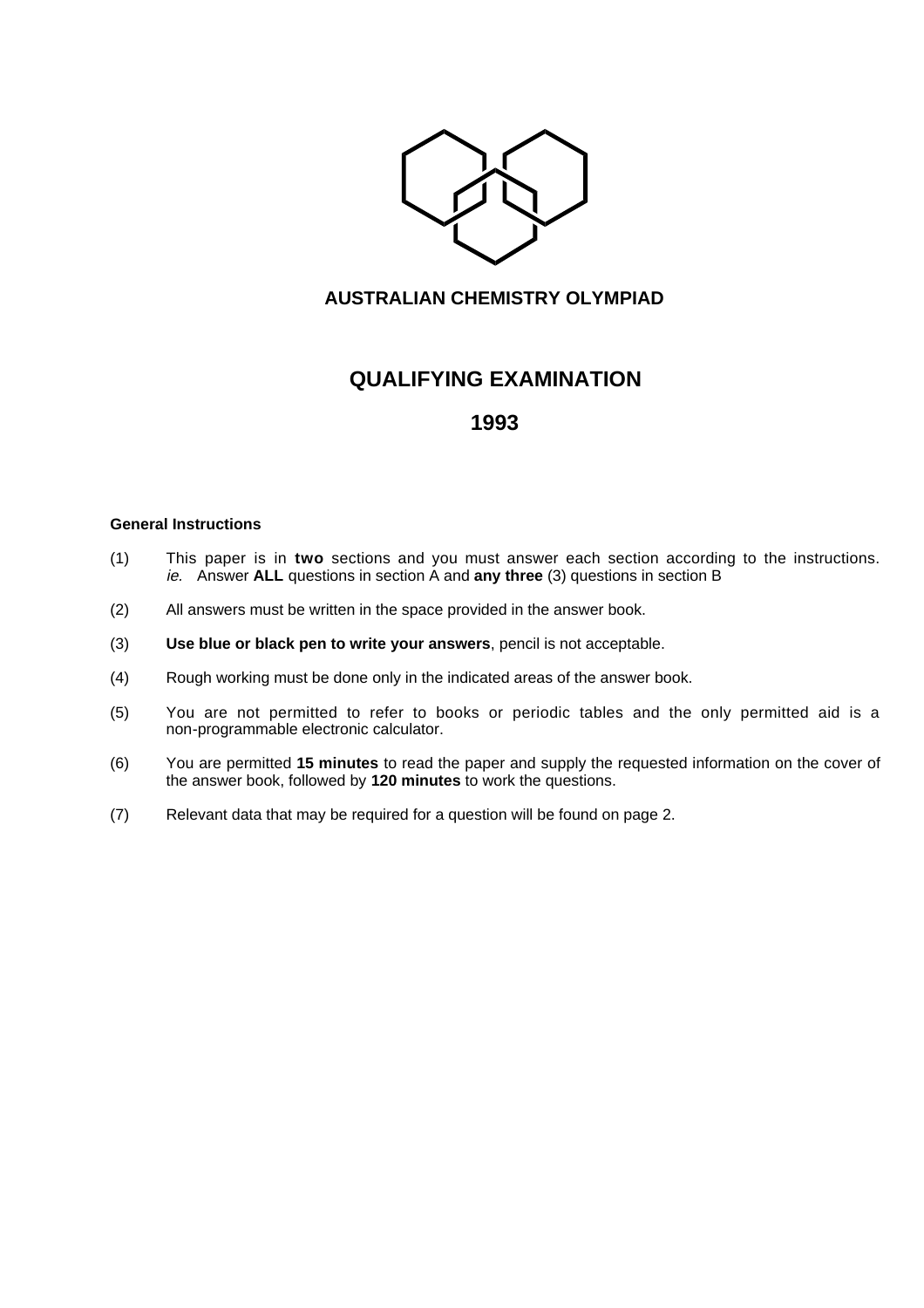|                                                                                                                                                                                                                   |                                                                   | <b>DATA</b>                                                                                                                                                      |                                                                  |                                                                                |                                              |                                                                        |
|-------------------------------------------------------------------------------------------------------------------------------------------------------------------------------------------------------------------|-------------------------------------------------------------------|------------------------------------------------------------------------------------------------------------------------------------------------------------------|------------------------------------------------------------------|--------------------------------------------------------------------------------|----------------------------------------------|------------------------------------------------------------------------|
| Avogadro constant                                                                                                                                                                                                 |                                                                   | 6 x $10^{23}$ mol <sup>-1</sup>                                                                                                                                  |                                                                  |                                                                                |                                              |                                                                        |
| 1 faraday                                                                                                                                                                                                         |                                                                   | 96,486 coulombs                                                                                                                                                  |                                                                  |                                                                                |                                              |                                                                        |
| 1 coulomb                                                                                                                                                                                                         |                                                                   | 1 amp sec                                                                                                                                                        |                                                                  |                                                                                |                                              |                                                                        |
| Universal gas constant (R)                                                                                                                                                                                        |                                                                   | 8.314 J K <sup>-1</sup> mol <sup>-1</sup><br>8.206 x 10 <sup>-2</sup> L atm K <sup>-1</sup> mol <sup>-1</sup>                                                    |                                                                  |                                                                                |                                              |                                                                        |
| Standard temperature and pressure (STP)                                                                                                                                                                           |                                                                   | 273 K and 101.3 kPa<br>$0^{\circ}$ C and 101.3 kPa<br>$0^{\circ}$ C and 1 atm                                                                                    |                                                                  |                                                                                |                                              |                                                                        |
| Molar volume of ideal gas at STP                                                                                                                                                                                  | 22.4 L                                                            |                                                                                                                                                                  |                                                                  |                                                                                |                                              |                                                                        |
| Density of $CO2(s)$                                                                                                                                                                                               |                                                                   | 1.35 g/mL                                                                                                                                                        |                                                                  |                                                                                |                                              |                                                                        |
| Heats of formation $(\Delta H_{\rm f})$<br>Carbon monoxide (CO)<br>Carbon dioxide (CO2)<br>Water $(H2O)$<br>TNT $(C_7H_5N_3O_6)$<br>Nitroglycerine (C <sub>3</sub> H <sub>5</sub> (NO <sub>3</sub> ) <sub>3</sub> |                                                                   | $= -111$ kJ mol <sup>-1</sup><br>$= -393$ kJ mol <sup>-1</sup><br>$= -242$ kJ mol <sup>-1</sup><br>$= -30$ kJ mol <sup>-1</sup><br>$= -350$ kJ mol <sup>-1</sup> |                                                                  |                                                                                |                                              |                                                                        |
| Relative atomic masses:                                                                                                                                                                                           | Ag<br>$\mathbf{C}$<br><b>CI</b><br>F.<br>He<br>Mo<br>Ne<br>S<br>U | 107.87<br>12.01<br>35.45<br>19.00<br>4.003<br>95.94<br>20.18<br>32.06<br>232.03                                                                                  | AI<br>Ca<br>Cr<br>Fe<br>$\mathbf{L}$<br>N<br>$\circ$<br>Si<br>Zr | 26.98<br>40.08<br>52.00<br>55.85<br>126.90<br>14.01<br>16.00<br>28.09<br>91.22 | Br<br>Ce<br>Cu<br>H.<br>Mg<br>Na<br>P.<br>Ta | 79.90<br>140.12<br>63.55<br>1.008<br>24.31<br>22.99<br>30.97<br>180.95 |

2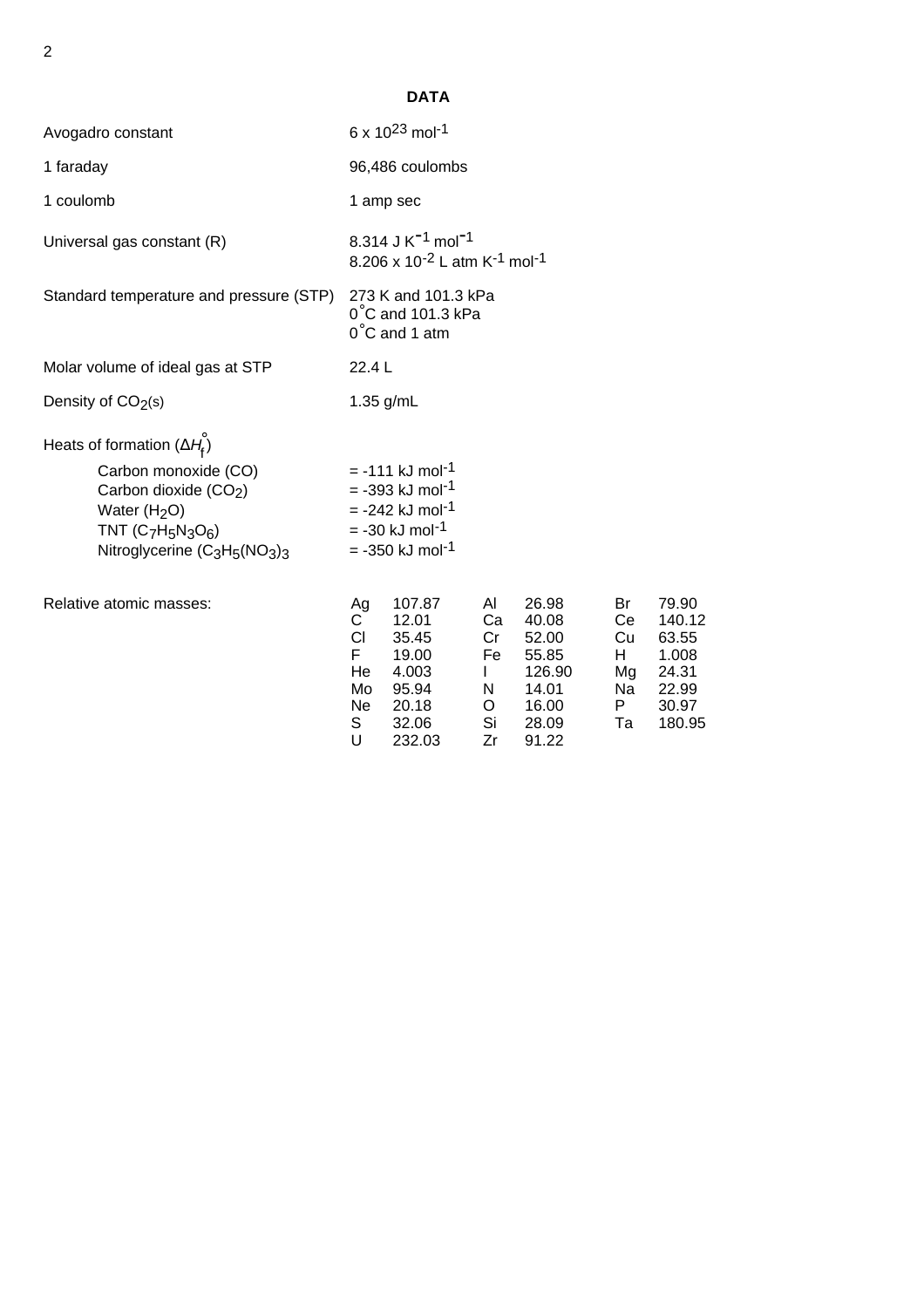#### **SECTION A**

It is intended that candidates devote not more than **30 minutes to this section**. Answer **ALL** fifteen (15) questions in this section. Only one choice is allowed per question and this should be made by clearly crossing the chosen answer box in **the answer book**. If you make a mistake, **correct it clearly** so that the examiners can read your answer.

- **Q1** An isotope of the element polonium, of atomic mass 210, is strongly radioactive and each day one twohundredth part of it changes into an inactive isotope of lead. Approximately how many atoms of lead are formed in one day from one milligram of 210Po?
	- **A** 1.5 x 1016
	- **B** 3 x 1018
	- **C** 1.23 x 1019
	- $D = 3 \times 10^{21}$
	- **E** 1.2 x 1022
- **Q2** Which of the following aqueous solutions contains the same number of solute particles as are contained in 250mL of 2M sodium chloride
	- 1 1 L of M ethanol,  $C_2H_5OH$
	- 2 250 mL of 3M calcium chloride, CaCl<sub>2</sub>
	- 3 500 mL of M hydrochloric acid, HCl
	- 4 500 mL of M ethanoic acid, CH3CO<sub>2</sub>H
		- **A** 1, 2, 3 only correct
		- **B** 1, 3 only correct
		- **C** 2, 4 only correct
		- **D** 3, 4 only correct
		- **E** 4 only correct
- **Q3** In which of the following is there an element with the same oxidation number as that of chromium in K<sub>2</sub>Cr<sub>2</sub>O<sub>7</sub>?
	- 1  $Cl<sub>2</sub>O<sub>7</sub>$
	- 2  $Fe(CN)<sub>6</sub><sup>3-</sup>$
	- 3  $VO<sub>2</sub><sup>+</sup>$
	- 4  $K_2MnO_4$ 
		- **A** 1, 2, 3 only correct
		- **B** 1, 3 only correct
		- **C** 2, 4 only correct
		- **D** 4 only correct
		- **E** all are correct
- **Q4** The successive ionisation energies in kJ/mol of an element **X** are 740, 1500, 7700, 10500, 13600, 18000, 21700. What ion is the most likely to be formed when **X** reacts with chlorine?
	- **A X**2-
	- **B X**-
	- **C X**+
	- **D X**2+
	- **E**  $X^{3+}$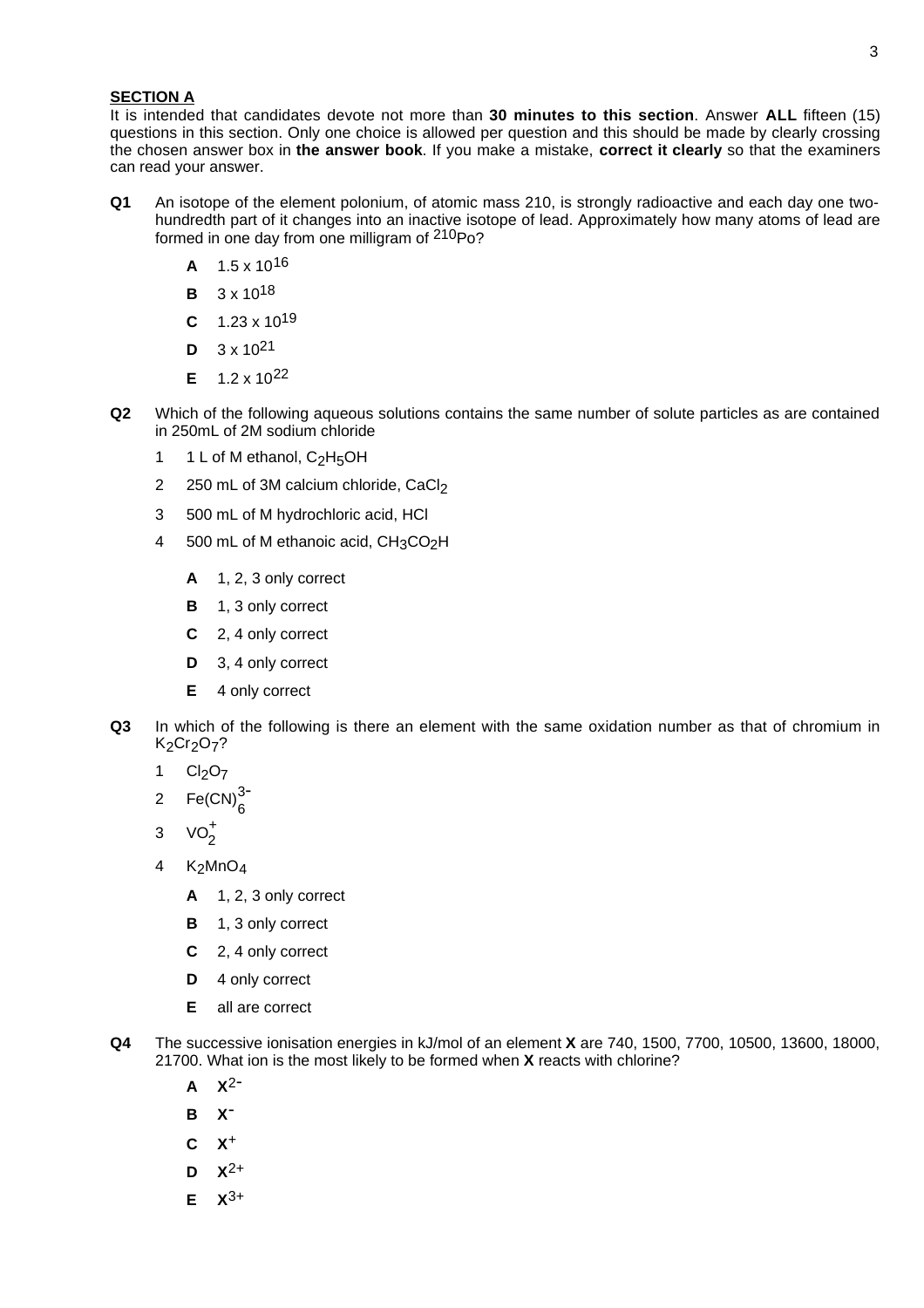- **Q5** Which of the following are acid-base conjugate pairs?
	- 1  $HCO<sub>3</sub><sup>2</sup>$  and  $CO<sub>3</sub><sup>2</sup>$
	- 2  $NH_4^+$  and NH<sub>2</sub>
	- 3 HCl and Cl-
	- $4$  H<sub>3</sub>O<sup>+</sup> and OH<sup>-</sup>
		- **A** 1, 2, 3 only correct
		- **B** 1, 3 only correct
		- **C** 2, 4 only correct
		- **D** 4 only correct
		- **E** all are correct
- **Q6** The standard enthalpies of formation for carbon dioxide and formic acid are -393.7 kJ mol<sup>-1</sup> and -409.2 kJ mol<sup>-1</sup> respectively. The enthalpy change, in kJ mol<sup>-1</sup> for the reaction

 $H_2(g)$  +  $CO_2(g)$   $\longrightarrow$  HCOOH(I)

would be

- **A** -802.9
- **B** -414.7
- **C** -15.5
- $D + 15.5$
- **E** +802.9
- **Q7** Which of the following molecules would be expected to be linear?
	- 1  $H<sub>2</sub>S$
	- 2  $PH_3$
	- 3 H2O
	- 4 CO2
		- **A** 1, 2, 3 only correct
		- **B** 1, 3 only correct
		- **C** 2, 4 only correct
		- **D** 4 only correct
		- **E** all are correct
- **Q8** Which of the following statements about the elements Mg, Ca, Sr and Ba and their compounds is **not** true?
	- **A** The solubility of the hydroxides in water increases with increasing atomic number.
	- **B** The pure chlorides are all liquids at room temperature.
	- **C** The elements all react with water or steam to give hydrogen.
	- **D** The thermal stability of the carbonates increases with increasing atomic number.
	- **E** The elements invariably form ions of oxidation number +2.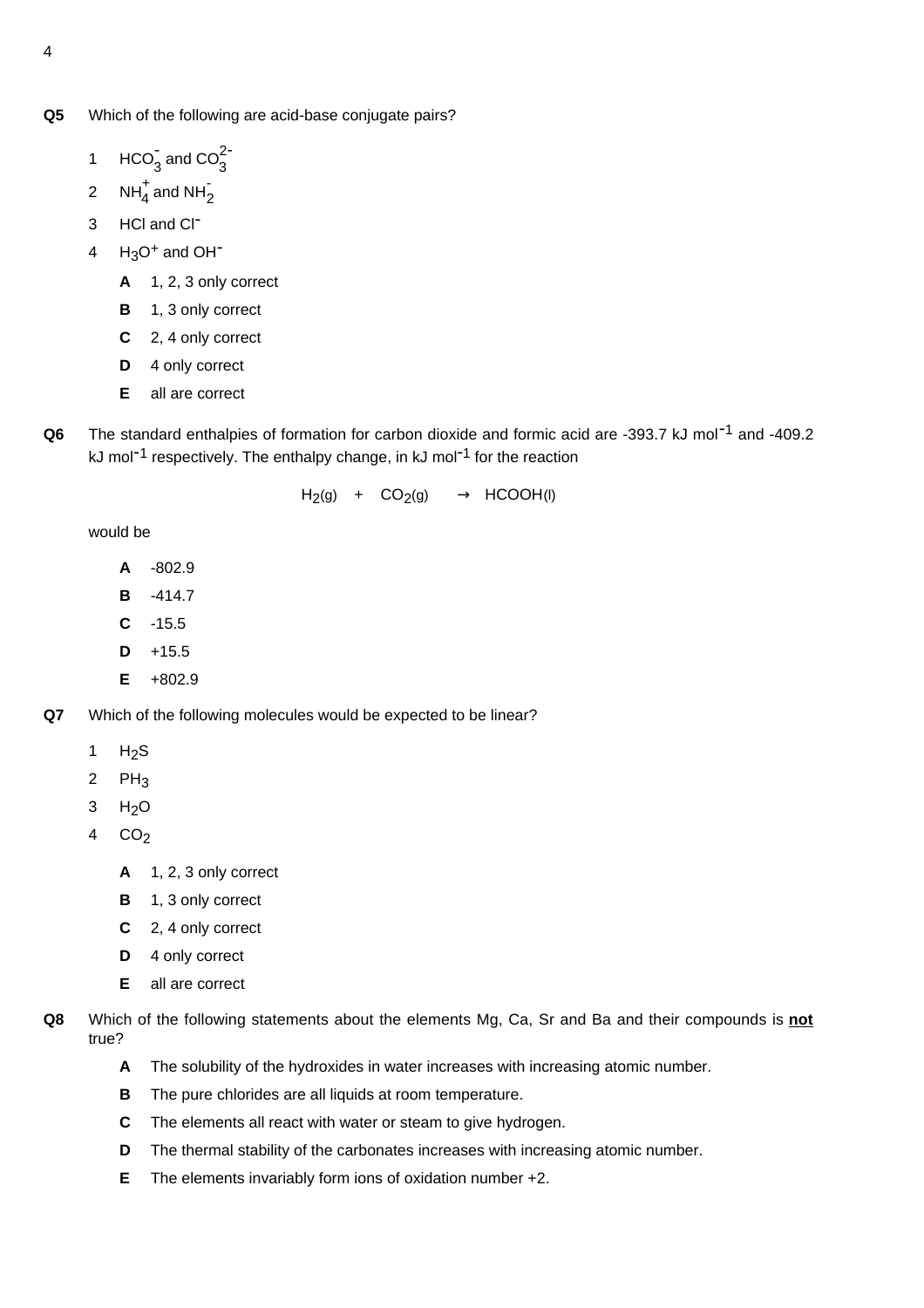**Q9** The infrared absorption spectra of decane, trichloromethane and tetrachloromethane are shown below.



Reasonable deductions from these spectra include that

- 1 C—H bonds absorb radiation of wavelength  $3.5 \times 10^{-6}$
- 2 C—C bonds absorb radiation of wavelength  $7 \times 10^{-6}$
- 3 C—CI bonds absorb radiation of wavelength  $13.5 \times 10^{-6}$
- 4 C—H bonds absorb radiation of wavelength  $8.3 \times 10^{-6}$ 
	- **A** 1, 2, 3 only correct
	- **B** 1, 3 only correct
	- **C** 2, 4 only correct
	- **D** 4 only correct
	- **E** all are correct
- **Q10** Which of the following statements cocerning the transition elements in the series scandium to zinc is incorrect?
	- **A** Most form coloured complex ions
	- **B** Most have at least one unpaired electron in a d-orbital of a cation
	- **C** The most common oxidation state is +1
	- **D** All have the ability to form complex ions
	- **E** Many exhibit catalytic activity in the elemental form or as one of their simple compounds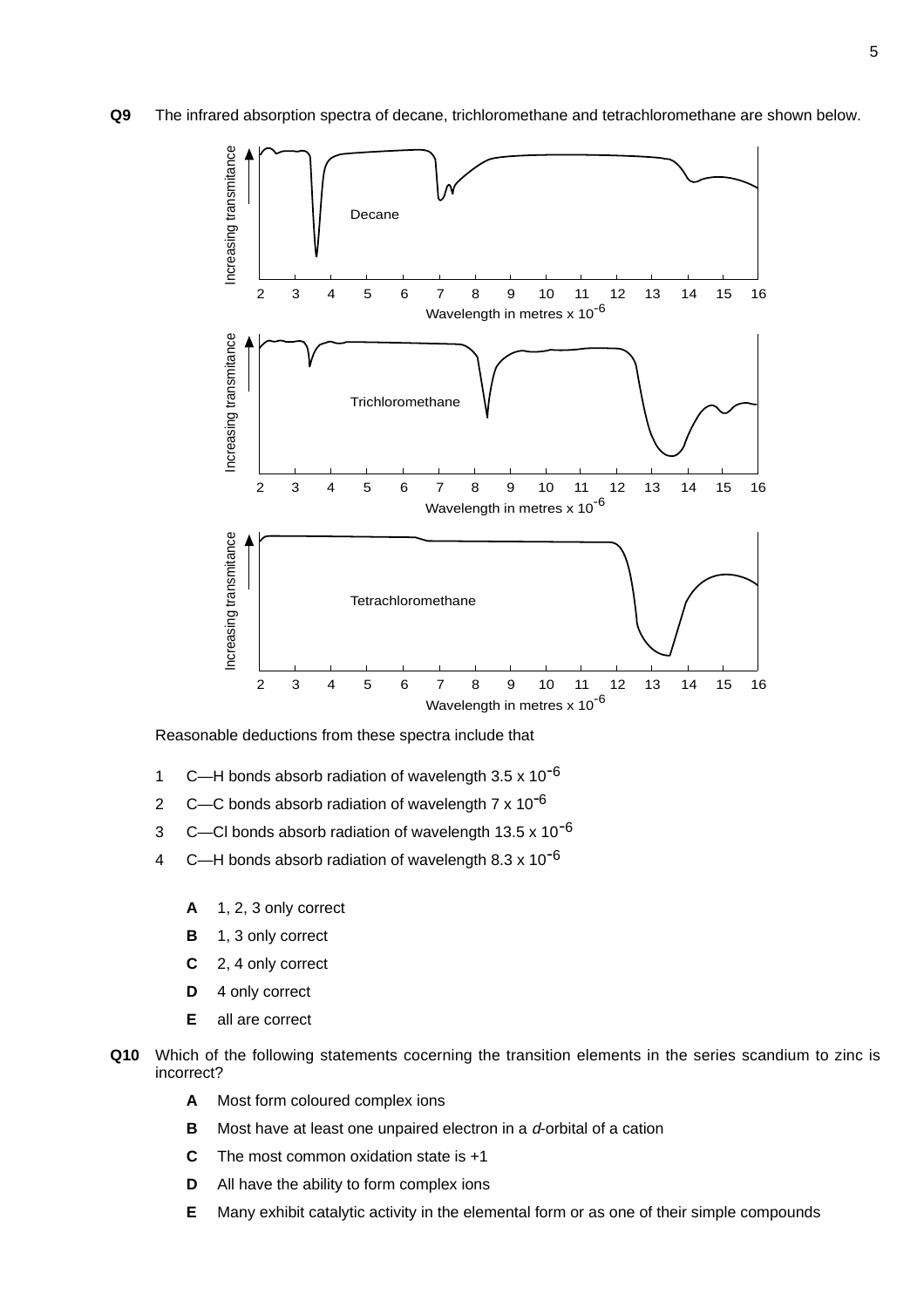- 1  $CH<sub>4</sub>O$
- 2  $C_2H_2Cl_2$
- $3 H<sub>2</sub>CO<sub>2</sub>$
- 4  $C_2H_6O$ 
	- **A** 1, 2, 3 only correct
	- **B** 1, 2 only correct
	- **C** 2, 4 only correct
	- **D** 3 only correct
	- **E** 4 only correct
- Q12 0.100 moles PCI<sub>5</sub> were introduced into an evacuated 2.0 L flask and heated to 400°C. When the following reaction

 $PCl_5(g)$   $\longrightarrow$   $PCl_3(g)$  +  $Cl_2(g)$ 

reached equilibrium analysis showed that  $0.060$  moles  $Cl<sub>2</sub>(g)$  were present. This data shows that the equilibrium constant for the reaction at 400°C is

- $A = 4.5 \times 10^{-2}$
- **<sup>B</sup>** 3.6 x 10-2
- $C = 1.8 \times 10^{-3}$
- $D = 9.0 \times 10^{-2}$
- $E = 0.9 \times 10^{-3}$

**Q13** The standard electrode potentials of some electrodes are as follows:

- **I**  $Zn^{2+}(aq)|Zn(s)$  -0.75 V
- **II**  $Cd^{2+}(aq)|Cd(s)$  -0.40 V
- **III**  $Ni^{2+}(aq)$ |Ni(s)  $-0.25$  V
- **IV**  $Cu^{2+}(aq)|Cu(s)$  +0.32 V
- **V** Ag<sup>+</sup>(aq)|Ag(s) -0.76 V

The cell with the smallest potential is made up of the electrodes

- **A I** and **II**
- **B I** and **III**
- **C I** and **V**
- **D II** and **III**
- **E III** and **IV**

**Q14** Consider 1 g of each of the following substances at STP. Which occupies the greatest volume?

- **A** Ethane
- **B** Fluorine
- **C** Hydrogen sulfide
- **D** Oxygen
- **E** Neon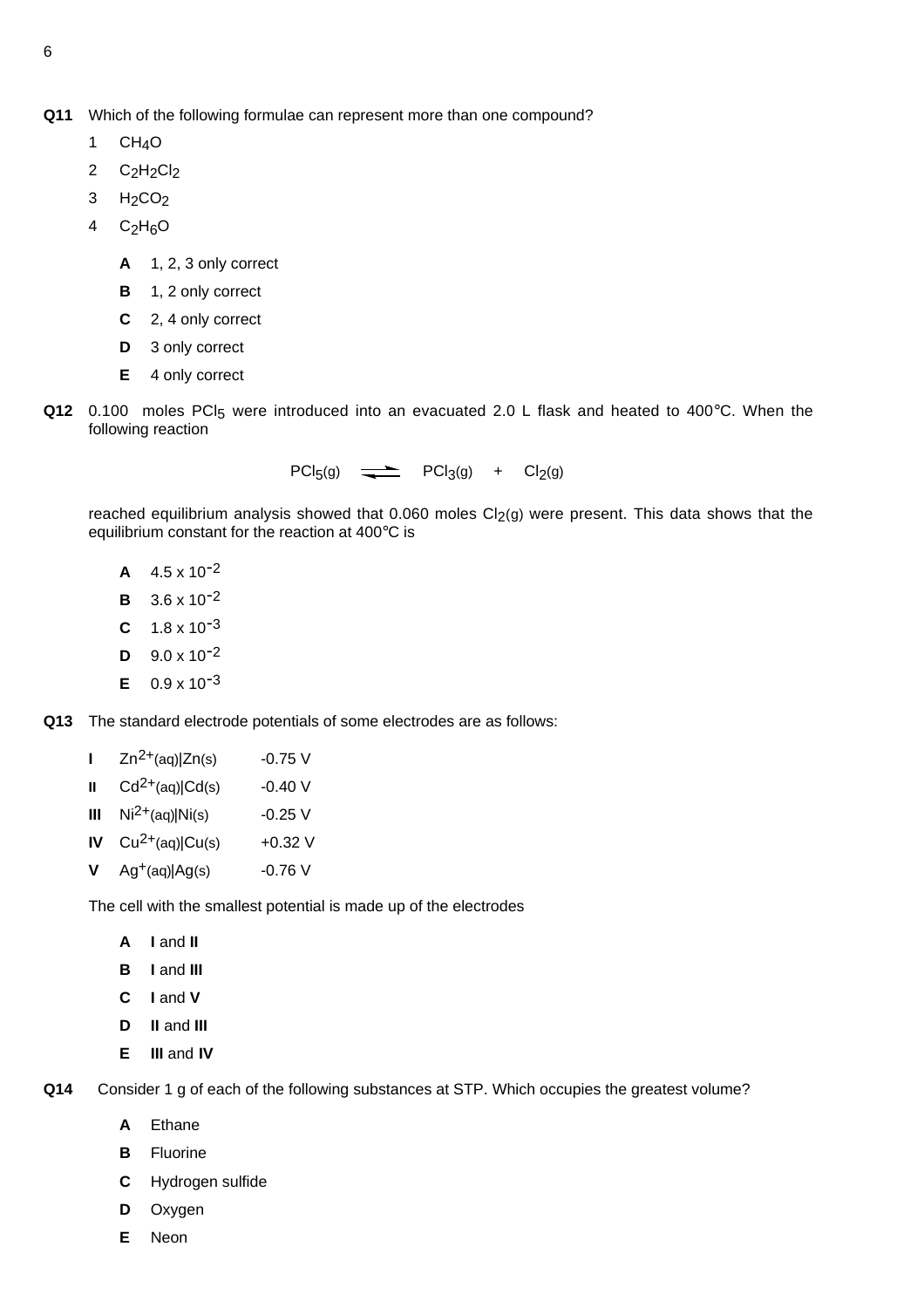**Q15** The diagram below represents a Daniell cell. When the zinc rod and the copper container are connected as part of a completed electrical circuit, a current flows in this circuit. Which of the following statements about the system is **NOT** correct?



$$
E_{Zn^{2+}|Zn}^{\circ} = -0.76 \text{ V}
$$

$$
E_{Cu^{2+}|Cu}^{\circ} = +0.34 \text{ V}
$$

- **A** Copper is deposited around the copper container.
- **B** Electrons flow from the zinc to the copper through the external circuit.
- **C** The zinc electrode gradually dissolves.
- **D** If both the solutions are molar, then the cell can produce a maximum potential of 1.10 volts.
- **E** Sulfate ions migrate through the porous pot from the zinc compartment to the copper compartment.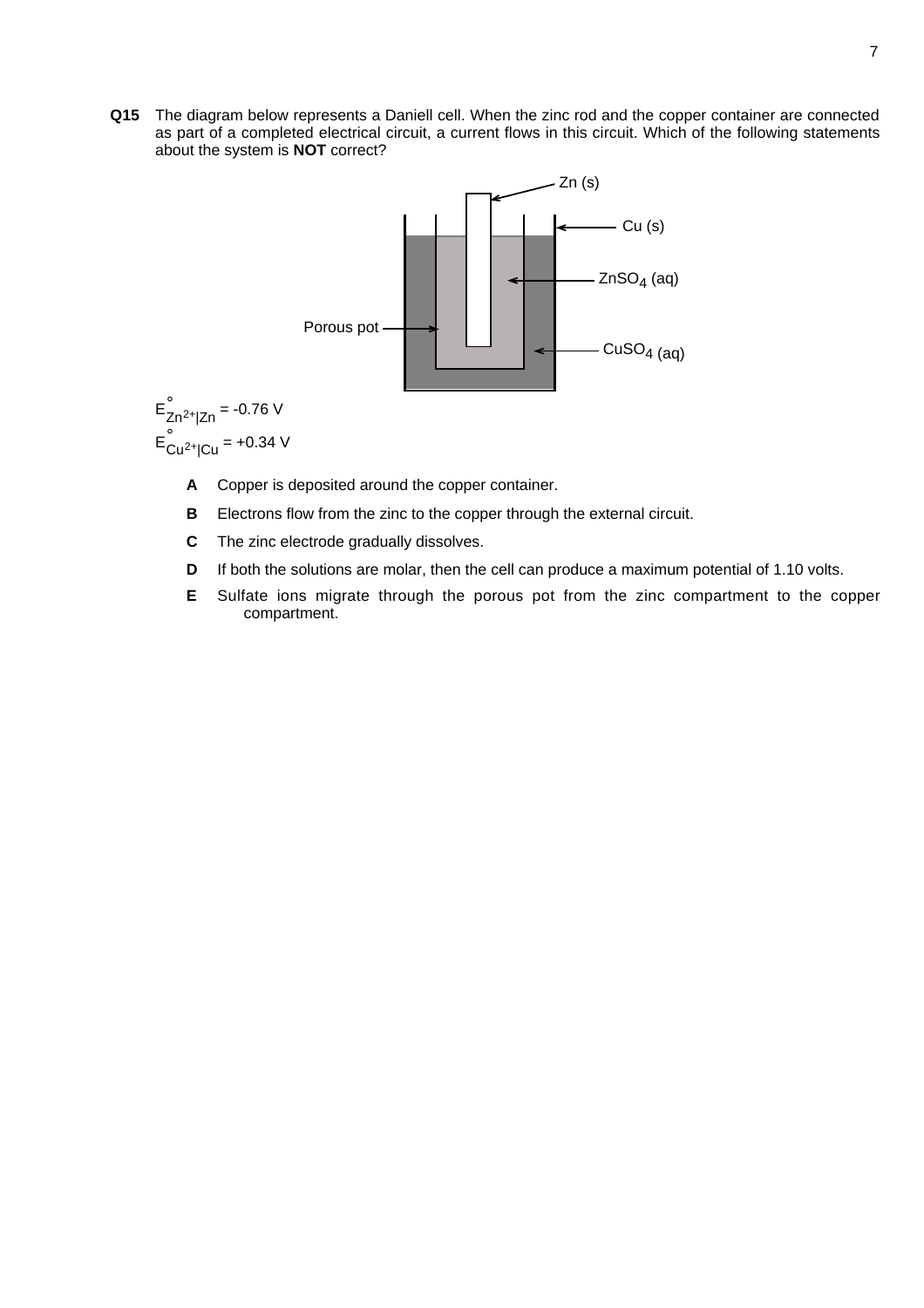### **SECTION B**

Candidates should answer any three (3) of the four questions in this section.

Candidates are advised that the correct use of significant figures will be taken into consideration when marking answers to these problems. Candidates are also advised that steps to the solution of problems must be clearly explained. Marks will be deducted for untidy and poorly explained answers.

**Q16** The so called "silver reductor" is a glass column filled with activated silver (see diagram). Solutions of certain ions passed down the column are quantitatively reduced to a lower oxidation state.



One such application of the silver reductor is found in the analysis of copper in brass. Typically a sample of brass is dissolved in nitric acid, diluted with 2 M HCl and passed down the silver reductor. The solution and washings from the column are collected in a solution of  $Fe<sup>3+</sup>$ . The reduced copper is oxidised by the Fe(III) to afford Fe(II) which can in turn be titrated in a redox process using Ce(IV). During this titration the Ce(IV) is itself reduced to Ce(III).

(a) During the dissolution of the brass the Cu is converted to Cu<sup>2+</sup> and the NO<sub>3</sub> anion reduced to

 $NO<sub>2</sub>$ .

Write ionic half equations for each of these processes, and hence a balanced ionic equation for the overall process.

(b) The silver reductor reduces  $Cu^{2+}$  to  $Cu^{+}$ .

Write an ionic half equation for this process and a balanced ionic equation for the subsequent reduction of  $Fe<sup>3+</sup>$  by the Cu<sup>+</sup>.

- (c) (i) Deduce a relationship for mg of Cu in the initial sample with 1 mL of 0.0100 M Ce<sup>4+</sup>, used as the final titrant.
	- (ii) Using your answer from the previous question calculate the weight % Cu in a sample of brass, based on the following data.

A sample of brass weighing 1.7062 g was dissolved in concentrated nitric acid and then diluted to a total volume of 250.0 mL, in a volumetric flask, with 2 M HCl. Three 20.0 mL samples of this solution were then run down separate "silver reductors" and the solutions collected in 30.00 mL volumes of 0.5 M ammonium iron(III) sulfate in dilute sulfuric acid. Titration of each of these solutions with 0.1031 M cerium(IV) sulfate solution gave titres of 15.50, 15.45 and 15.53 mL respectively.

(d) Suggest an alternative analytical procedure which might be applicable to this problem.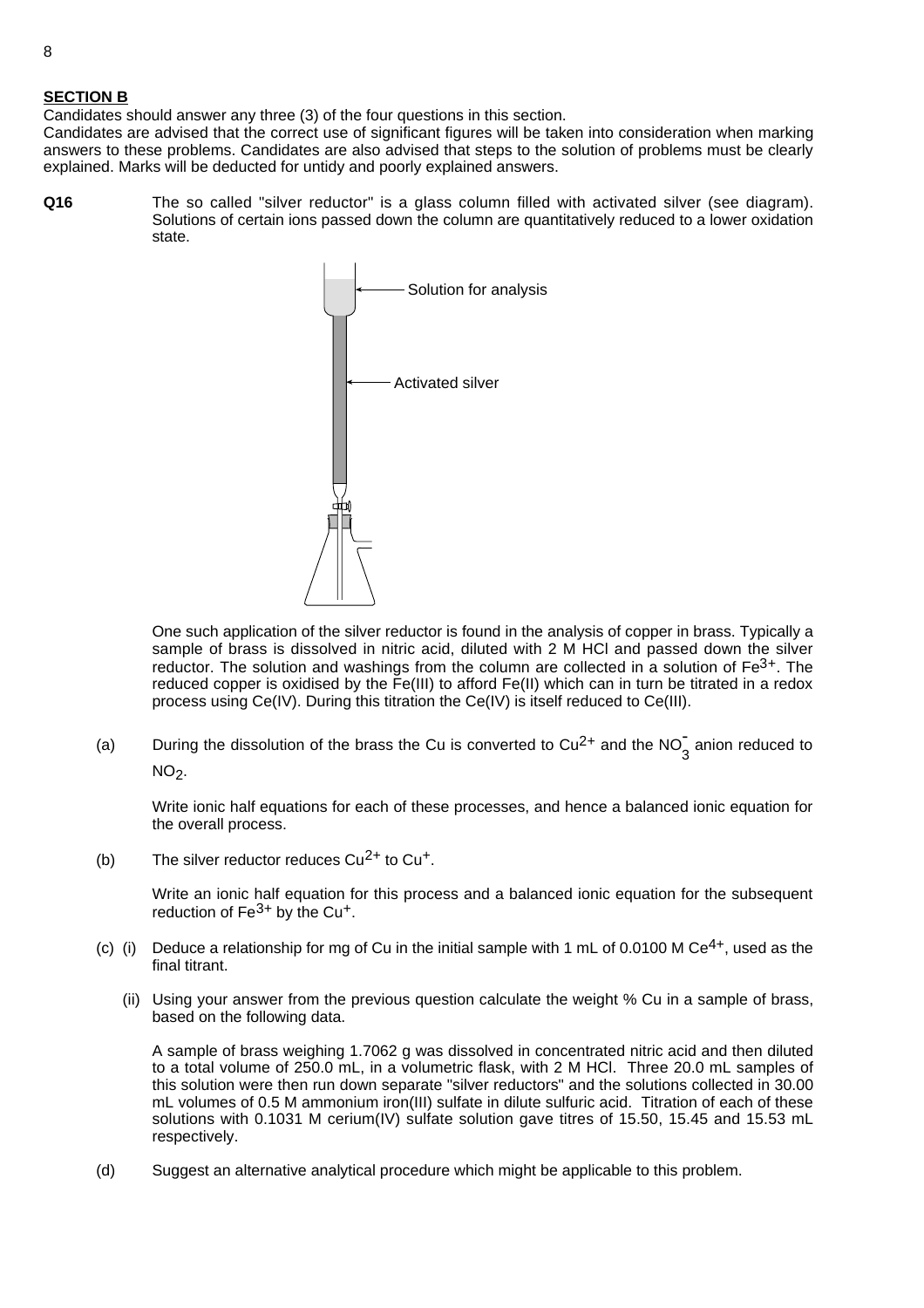- **Q17** (a) (i) The behaviour of gases has occupied a good deal of interest over the years. We describe as "ideal" those gases which obey the ideal gas equation over some range of temperature and pressure. Write down the ideal gas equation in its commonly encountered form.
	- (ii) Show that both sides of your ideal gas equation have units of energy.
	- (b) (i) For a gas that is thermally insulated rearrange the ideal gas equation to the form  $y = mx + b$ , with P as the dependant variable.
		- (ii) What is the independent variable in your equation?
		- (iii) Table 1 gives data recorded for a given sample of a gas at a constant temperature of 37°C (physiological temperature). With reference to Table 1, does this gas obey the ideal gas equation over the range of P and V for which data are given?

| Table 1                |          |               |          |  |  |  |  |
|------------------------|----------|---------------|----------|--|--|--|--|
| Pressure               | Volume   | Pressure      | Volume   |  |  |  |  |
| (atmospheres)          | (litres) | (atmospheres) | (litres) |  |  |  |  |
| $5.09 \times 10^{-3}$  | 1000     | 0.0153        | 332      |  |  |  |  |
| $6.705 \times 10^{-3}$ | 752      | 0.0204        | 250      |  |  |  |  |
| $7.63x10^{-3}$         | 668      | 0.0509        | 100      |  |  |  |  |
| 0.0102                 | 498      | 0.102         | 50       |  |  |  |  |

- (iv) Determine the average experimental molecular mass of the gas sample, given that 8.69 grams of gas were used in the experiment.
- (c) (i) Deviations in ideal behaviour are noted for many gases. Inset A of Fig 1 demonstrates the P versus V behaviour of one such deviation. Explain what deviation from ideal behaviour has occurred.



**Figure 1: P versus V of a gas**

- (ii) Given that the gas studied was carbon dioxide use your knowledge of the molecular structure of carbon dioxide to suggest why there is a deviation from the ideal gas law and why there is such a volume change.
- (iii) The pressure at which the deviation from ideal behaviour first occurs in inset A is known as the critical pressure ( $P_{\text{crit}}$ ) and has a value of 72.9 atmospheres at room temperature for CO<sub>2</sub>. Give the name of the process that occurs at  $P_{crit}$  for  $CO<sub>2</sub>$  and estimate the magnitude of the energy associated with this change.
- (d) In inset B of Fig 1, it is noted that as the volume of the gas system approaches very large values, the system does not approach zero on the P axis, but some fixed (finite) value. Incorporate this feature of behaviour of an ideal gas by addition of a term into your equation of state for a gas.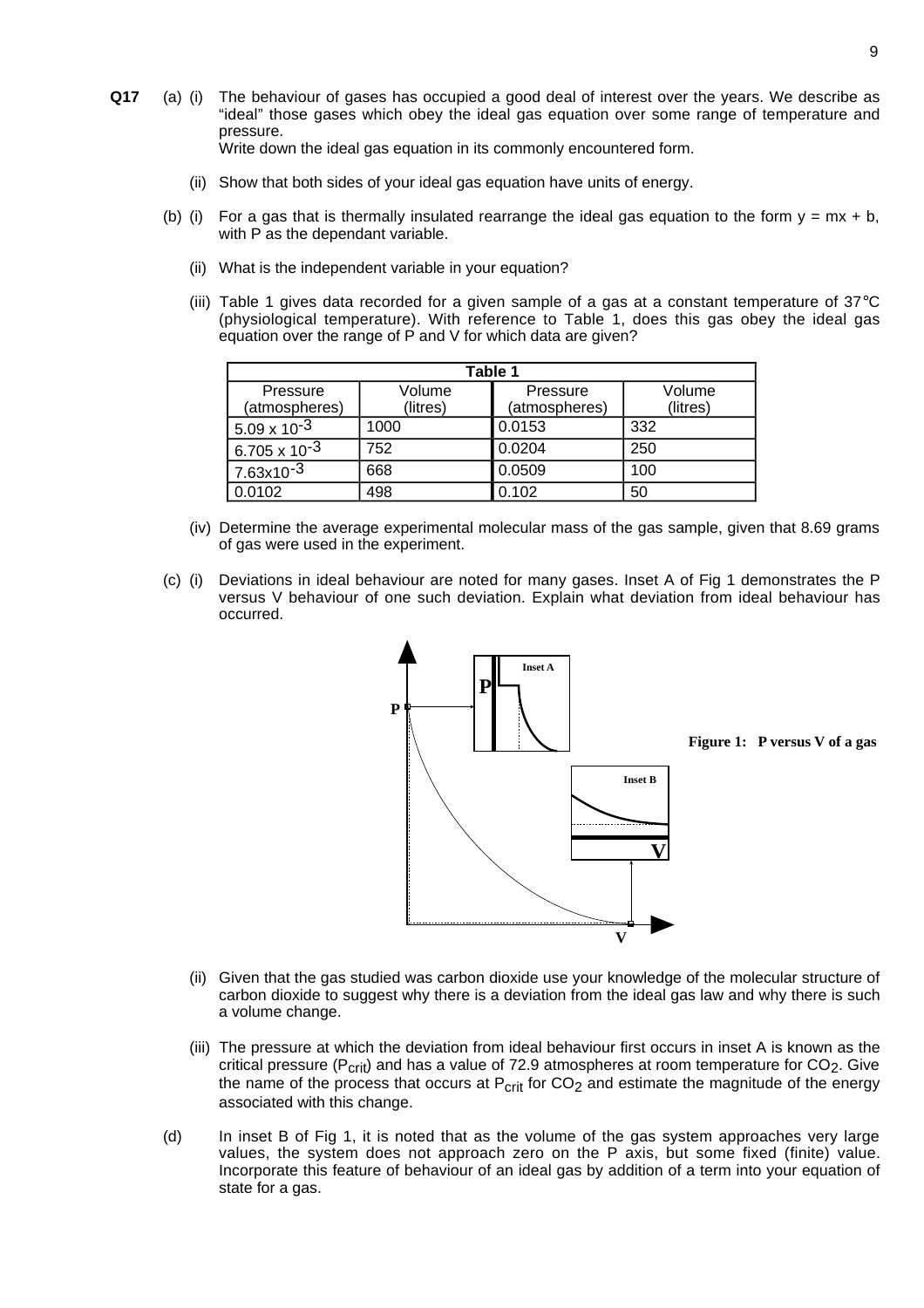**Q18** Prior to the advent of modern spectroscopic methods for determining molecular structure the organic chemist relied heavily upon chemical tests to identify building blocks within molecules. Some of these tests are well known

eg.  $Cr(VI) \rightarrow Cr(III)$  used to help identify primary and secondary alcohols.

 $Mn(VII) \rightarrow Mn(II)$  used under controlled conditions to help identify carbon-carbon multiple bonds.

Less well known are the mild oxidants such as the so called Tollens reagent

 $Ag^+ \rightarrow Ag(s)$ 

which is useful for distinguishing ketones from aldehydes. Finally we can add a set of reactions



which were frequently used to form crystalline derivatives from aldehydes and ketones.

Try now to match your skills with the classical organic chemist and solve the following problem.

Oil of lemon grass contains a substance **A** which analyses C 78.89%, H 10.59%. **A** reacts with both Tollens reagent and hydroxylamine. Oxidation of **A** affords a new compound **B** which is soluble in both sodium hydroxide and sodium bicarbonate.

- (a) Suggest an empirical formula for **A** based on this analytical data.
- (b) Suggest which functional groups might be present in **A** and **B**.

Reduction of **A** by the addition of hydrogen in the presence of palladium affords **C**, and further reduction of **C** with sodium borohydride affords **D**, which has a relative molecular mass (molecular weight) of 158 to the nearest whole number. **D** does not decolourise cold potassium permanganate but does react with aqueous chromium (VI) to ultimately afford **E**.

- (c) What functional group is likely to be in **D**.
- (d) How many double bonds are likely to be in **A**.
- (e) Careful reaction of **A** with ozone followed by oxidation affords three products in equimolar amounts. these were propanone (acetone), oxalic acid (**F**) and (**G**).



What structures might you suggest for **A** based on this data?

The so called ispoprene rule states "terpenes can be considered to arise from the head to tail link of isoprene units"



10